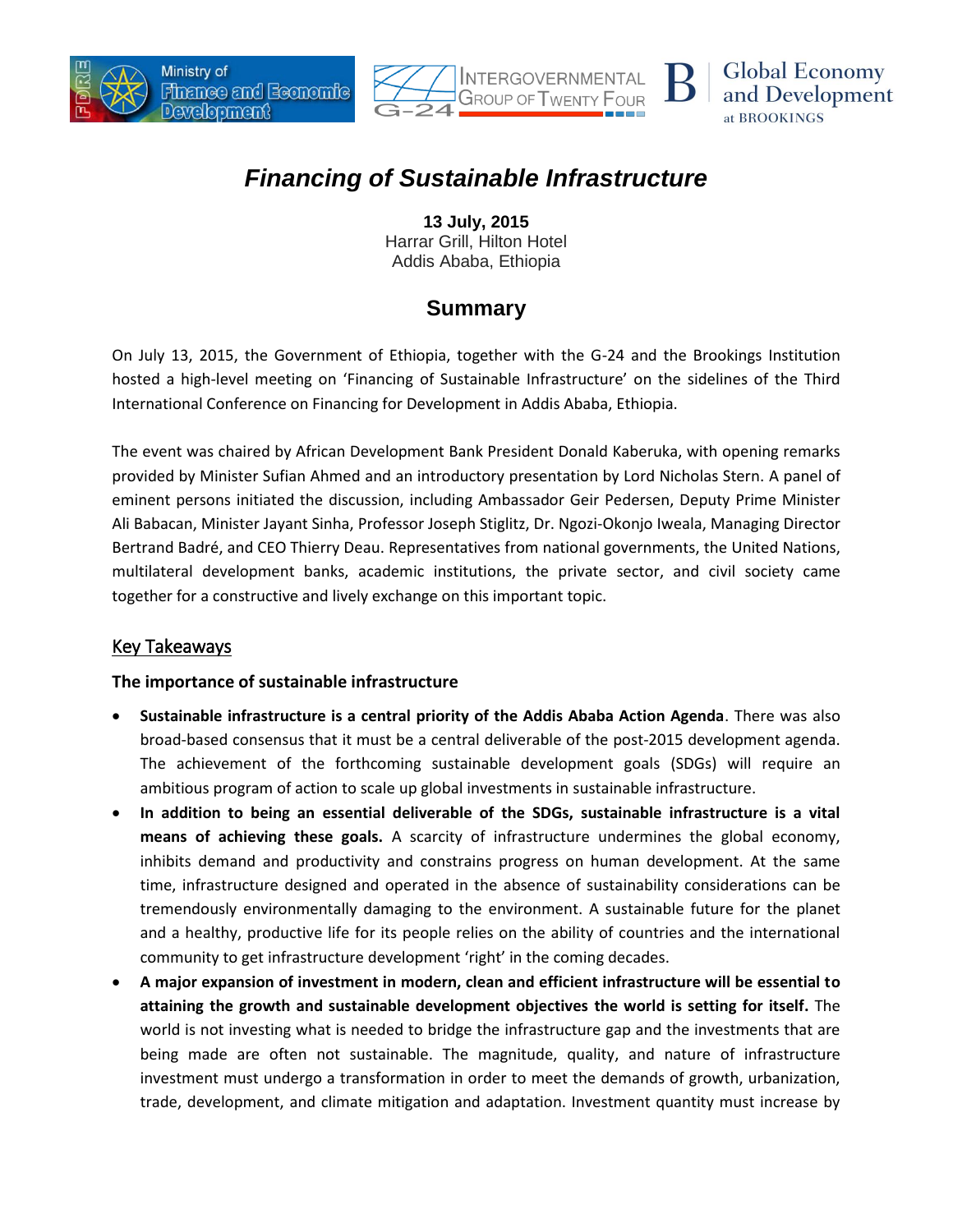unprecedented amounts – around \$90 trillion over fifteen years – and investment quality must manifestly improve.

 **We are at a unique historical moment: the next fifteen years will be a critical period for delivering on the quantity and type of infrastructure that is needed.** Sustainable infrastructure represents a driving, transformative force for global economic growth, inclusion, development and sustainability aspirations. Failing to prioritize and invest in the kind of infrastructure that the world requires could have profound implications that extend over generations.

#### **The need to address challenges across all pillars**

- **Scaling up sustainable infrastructure is an enormous and complex challenge.** Increasing infrastructure investments and shifting the patterns of production and consumption of infrastructure services – such as of energy – will be a difficult task, and the business-as-usual approach will not be sufficient. Achieving this goal will require addressing the key impediments that have led to underinvestment in infrastructure, both with regards to policy and institutional weaknesses and also the provision of financing.
- **The role and actions of governments will be the foundation for delivering on the sustainable infrastructure agenda.** Public resources continue to constitute a large and essential proportion of infrastructure financing; at the same time, the very long time horizons of infrastructure investments make them dependent on and susceptible to government actions, necessitating continuity and credibility of policy. Governments also need adequate fiscal space to play their role. To this end, domestic resource mobilization will be vital**.** Many countries will need to scale up and improve efforts to mobilize resources through increased taxation and better management of public expenditures. However, it will be necessary to understand what it will take to mobilize these resources. Detailed, country-specific analysis of constraints and opportunities could be valuable in this regard.
- **PPPs have enormous potential but need to be managed carefully and adapted based on insights and lessons from past experience.** Both across and within countries, PPP experiences have been mixed. Turkey, for example, has greatly expanded its use of PPPs with generally positive results. While India has undergone a shift in the last fifteen years from predominantly public financing to increased utilization of PPPs, outcomes have been mixed and the country is now recalibrating its approach in order to be able to manage public and private risks. It is clear that good governance and careful management is critical, and there was broad consensus that the wealth of PPP experience in many countries presents an opportunity for dissemination of actual experience via improved South-South learning. Exploring this further was seen as constructive.
- **Achieving the magnitude and quantity of investment required will not be possible without a significant increase in private resources.** In particular, it will be essential to tap the pool of global private savings, especially of institutional investors. Increasing the deployment of private capital to infrastructure projects will require a strong enabling framework to improve financial intermediation and channel long-term funds to productive, long-term investments.
- **Improving risk mitigation and intermediation is a sine qua non condition of increased private financing of infrastructure**. Unpacking and matching the investment risks with absorption capacity is